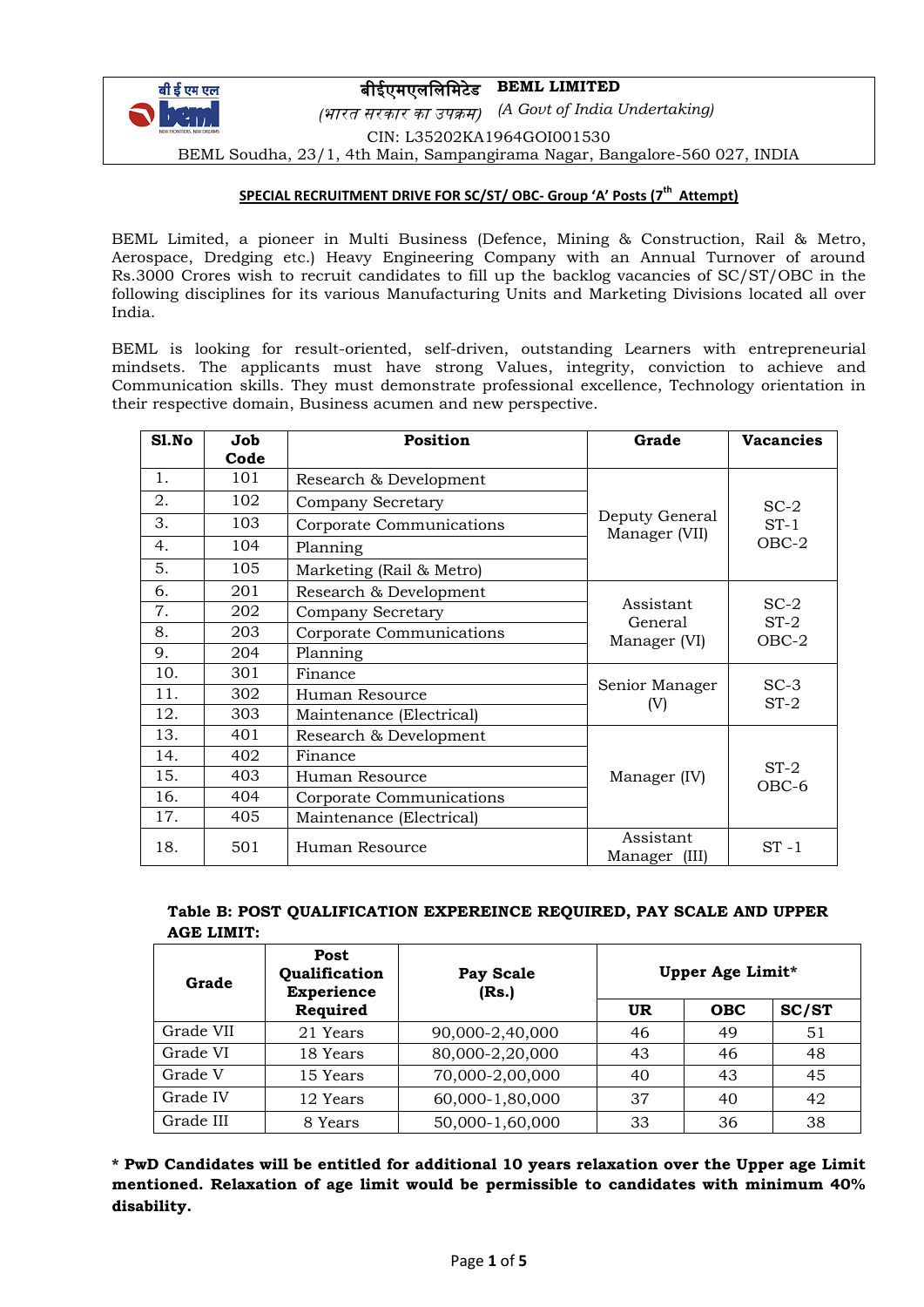

#### **QUALIFICATION DETAILS:**

Please note: First class (reckoned as 60%) is mandatory for all Graduates & Post Graduates, which is relaxable by 5% for SC/ST candidates. Candidates with CGPA/ Credit have to mandatorily provide the conversion to percentage.

|                | R & D          | First Class Degree in Engineering in Mechanical / Electrical/<br>Automobile/ Production from a recognized University |
|----------------|----------------|----------------------------------------------------------------------------------------------------------------------|
|                |                | Institution. M.Tech qualification will be preferred.                                                                 |
| $\mathcal{D}$  | Planning       | First Class Degree in Engineering in Mechanical / Electrical/                                                        |
|                |                | Automobile/ Production from a recognized University                                                                  |
|                |                | Institution.                                                                                                         |
| 3              | Marketing      | First Class Degree in Engineering in Mechanical / Electrical /                                                       |
|                | (R & M)        | Electronics from a recognized University / Institution. Post                                                         |
|                |                | graduate qualification in Management will be preferred.                                                              |
| 4              | Maintenance    | First Class Degree in Engineering in Electrical from a recognized                                                    |
|                | (Electrical)   | University / Institution.                                                                                            |
| 5              | HR             | First Class Graduate with Two years full time MBA (HR/IR)/                                                           |
|                |                | MSW or MA(Social Work with HR/IR) / Post Graduate Degree/                                                            |
|                |                | Diploma in Personnel Management & Industrial Relations of 2                                                          |
|                |                | yrs. full time course with specialization in IR/ HR with Labour                                                      |
|                |                | Legislations from a recognized University / Institution. Degree in                                                   |
|                |                | Law is desirable.                                                                                                    |
| 6              | Finance        | Qualified CA/ICWA                                                                                                    |
| $\overline{7}$ | Company        | Graduate and qualified Company Secretary with membership of                                                          |
|                | Secretary      | the Institute of the Company Secretary of India. Graduate Degree                                                     |
|                |                | in Law or MBA will be preferred                                                                                      |
| 8              | Corporate      | Master in mass communication (or) First Class Graduate with 2                                                        |
|                | Communications | years full time diploma in Journalism. Additionally MBA in HR/                                                       |
|                |                | LLB will be preferable.                                                                                              |

## **Job Responsibility:**

#### **Please note:**

- **The following details regarding the Job responsibilities are Indicative in nature. BEML can assign other duties and responsibilities to any of selected incumbent, inter alia the indicative areas mentioned below.**
- **Reference Table B and other criteria, Applicant may apply for the suitable level. Role and Responsibilities would also be in alignment of the Posts/Levels.**

## **1. R & D : DGM / AGM / MANAGER**

Research & Development is a key function at BEML which ensures its market leadership position in the competitive Global Market. BEML has achieved 90% indigenization in Mining & Construction products, Rail coaches & EMUs, over 84% in High mobility Vehicles and over 65% in Metro Cars.

The incumbent will be responsible for overseeing/supporting the customization of Technology, New Product/component Development Process, creating alternate sources/options etc. He is expected to be an expert in his field of expertise with reference BEML business vertical/s and bring new ideas/knowledge towards generating higher revenue, New customer segments in B2B, increase profit margin, improve values of the BEML Products, New Order execution, etc.

He must have deep expertise in the Mass & Smart mobility engineering & systems (and/or) like NVH, Propulsion system, Train control management system, Communication System, Vehicle Control Circuits etc. under Rail and Metro Verticals. He may be a specialist in the areas of Mining, Construction or Defence Equipments' Design, Technology and Systems, Engines & Transmission, Braking & Steering, Hydraulic & Pneumatic, Special materials, Quality Assurance etc. The incumbent must possess good knowledge about the emerging Technology, Market, suppliers, Customers, costing etc.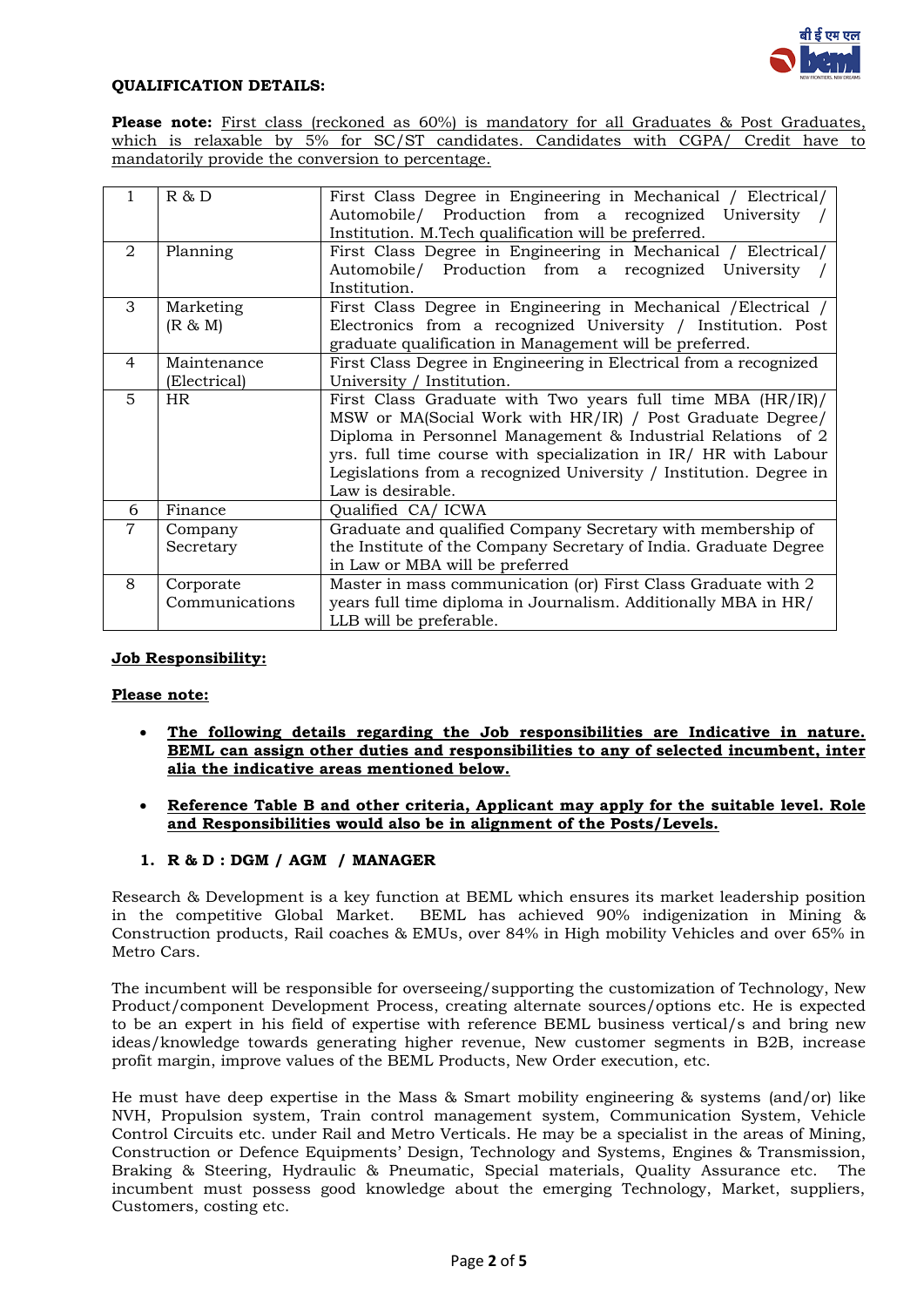

## **2. COMPANY SECRETARY: DGM/ AGM**

Company Secretary (CS) Department is a vital link between the Company & its Board of Directors, Shareholders, Government, Regulatory Authorities and all other stake-holders. The CS Department and its officials ensure that the Board procedures under various statutes are followed, regularly reviewed as it provides support to Chairman and the Directors to fulfill their responsibilities under various laws & directives. The Company Secretary, being one of the "Key Managerial Personnel" under the Companies Act, is responsible for maintaining the Statutory Books, submission of Annual Returns, handling all Statutory Meetings, etc.

The incumbent must have deep legal knowledge, understanding of Finance & Business, Networking skills, communication skills, an eye for details, Organizing skills among others.

#### **3. PLANNING : DGM/AGM**

BEML, being an Engineering company, Production Planning & Control Executive must ensure timely availability of inputs like Material, men and Machines, optimization and integration of these factors in most economic and efficient manner towards ensuring smooth production flow to achieve time-bound Production and Quality targets.

The incumbent must have post qualification experience in a large manufacturing engineering Company's shop floor in the areas of Production/ Production Planning and Control and will be responsible for preparation and execution of Production plan at BEML Manufacturing facilities.

## **4. MARKETING (RAIL & METRO): DGM**

This is Business Development Role. He must have excellent knowledge of the Rail and Metro product range, the manufacturing process, emerging technology, business economics, Competition, Govt machineries, customer's expectation, etc.

The incumbent should be proactive with analytical mind, excellent communication and networking skills, ability to negotiate effectively, excellent Team integrator between the production-customer and Govt authorities. He must have good knowledge of Commercials, Contracts, applicable laws to support the result-oriented business development.

The incumbent will be responsible for identifying Opportunity areas, strengthening the BEML's position and brand, carry out the pre-tendering activities, interacting with Design, Quality, Planning, Production teams at BEML, identification of Technology business partners to collaborate for the Projects and ensuring end-to-end planning, execution and follow through of the Business project.

## **5. HUMAN RESOURCE : SENIOR MANAGER/ MANAGER/ ASSISTANT MANAGER**

He must have in-depth knowledge & implementation experience of various HR/IR Domain like Talent Acquisition, Learning & Development, Shop floor/Business HR, Performance Management, Compliance and Statutory matter, etc. preferably in large Manufacturing set-up. He will be responsible for optimum utilization of Manpower, reducing the Costs, improving employee engagement, balancing stakeholders' expectations and Costs etc.

He must have excellent communication & networking skills, benchmarking abilities, Technology and Analysis orientation, Customer focus with high-service motives, Assessment/Coaching skills. Hands-on experience in SAP will be an added advantage.

#### **6. FINANCE: SENIOR MANAGER/ MANAGER**

The incumbent should have post qualification experience preferably in any large Engineering Industry in the areas of Treasury Management, consolidation & finalization of Accounts/ Internal Audit / Costing & Budgeting/ Pricing / Management of Receivables & Inventory/ Payroll, Provident Funds, GST and taxation, Insurance etc.

He must demonstrate Analytical abilities, quick grasping of the context and issues, good communication & networking skills, understanding of related Laws and Statutory provisions, Application of Financial Technology/SAP, Business acumen, strategic orientation etc.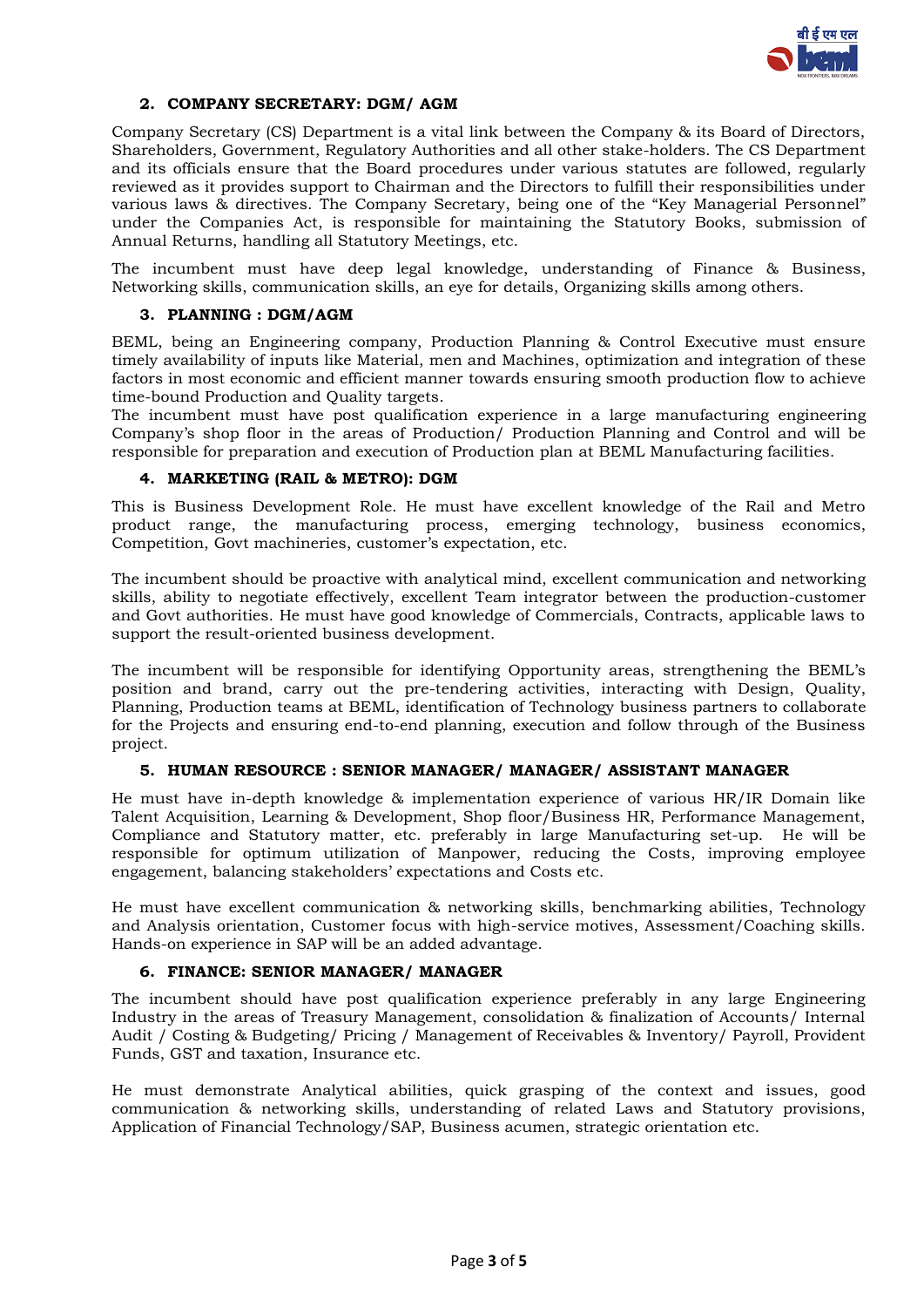

## **7. CORPORATE COMMUNICATIONS : DGM/ AGM/ MANAGER**

The incumbent will be responsible for Internal & external communication activities, Management of Print and Electronic Media along with the Social Media presence, Corporate Branding, supporting Products/Employer branding, Vendor management etc.

He must have demonstrated ability to strategize & execute Corporate Branding Road map to support Business growth, increase Company's visibility & presence in digital and business world, coordinate and develop strong creative media partners & agencies, understanding & applications of technology, networking with Trade Associations, Rating agencies, Govt authorities and other Stakeholders.

## **8. MAINTENANCE (ELECTRICAL) : SENIOR MANAGER/MANAGER**

BEML has nine manufacturing facilities and associated townships where BEML has large Electrical Installations to meet the requirements. The Electrical maintenance departments covers the entire spectrum of Testing, monitoring, maintaining large electrical equipments, fixing and replacing elements/ components, coordination with the state electricity functionaries, synchronization with the alternate energy etc. The focus is to ensure total safety, uninterrupted supply to manufacturing and townships, cost management and power savings.

The incumbent must have excellent knowledge and skills of Maintenance planning and scheduling, trouble shooting, Coordination with the supply and consumptions agencies, condition monitoring , changing technology, inventory management of critical parts, managing vendors/contractors, safety systems, maintenance software etc.

#### **GENERAL CONDITIONS:**

- i. Only Indian Nationals may apply.
- ii. Age, Qualification & Experience stipulated above should be as on **09.02.2022.**
- iii. The upper age limit indicated above is with relaxation as applicable to SC/ST/OBC in line with Government guidelines.
- iv. **SC/ST candidates** are required to submit SC/ST Caste Certificate in the format as applicable for appointment to posts under Government of India.
- v. **OBC candidates\*\*** are required to submit Other Backward Class Certificate **('Non-Creamy**  Laver<sup>'\*</sup>) (Certificate should be in the format as applicable for appointment to posts under Government of India). OBC candidates are also required to furnish a self-undertaking that they belong to OBC (Non-Creamy Layer) by filling and signing the self-undertaking in the format provided along with the application format. [**Note:**
	- a. **\*\*OBC Candidates**: Candidates belonging to those Communities which are recognized as a backward class by the Government of India for the purpose of reservation in services as per orders contained in Department of Personnel and Training Office Memorandum No.36012/22/93-Estt.(SCT) dated 08.09.1993.
	- b. **\*Non- Creamy Layer :** The gross annual income of parents of the candidate should not be more than Rs.8 lakhs in last three consecutive years in line with DOPT OM No.36033/1/2013-Estt.(Res) dated 13.09.2017.']
- vi. **PWD candidates** are required to submit PWD Certificate in the format as applicable for appointment to posts under Government of India.
- vii. Candidates employed in Government / Quasi-Government / PSU, should send their online application through proper channel or compulsorily produce NOC at the time of test/interview as the case may be, as and when called.
- viii. Candidates employed in Government / Quasi-Government / PSU, should have worked for atleast1 year in the immediate lower scale.
- ix. The candidates should ensure that he/she fulfills the eligibility criteria and other norms mentioned in the advertisement as on the specified dates and that the particulars furnished are correct in all respect. In case, it is detected at any stage of the recruitment process that a candidate doesn't fulfill the eligibility norms and/ or that he/ she has furnished any incorrect/ false information or has suppressed any material/ fact(s), his/ her candidature shall stand automatically cancelled. If any of the above shortcoming(s) is/ are detected even after appointment, his/ her services are liable to be terminated without notice.
- x. Mere meeting the conditions of the advertisement by the candidate(s) will not automatically entail them to be called for Test/ Interview/ Selection & Appointment.
- xi. Management reserves the right to restrict the number of candidates.